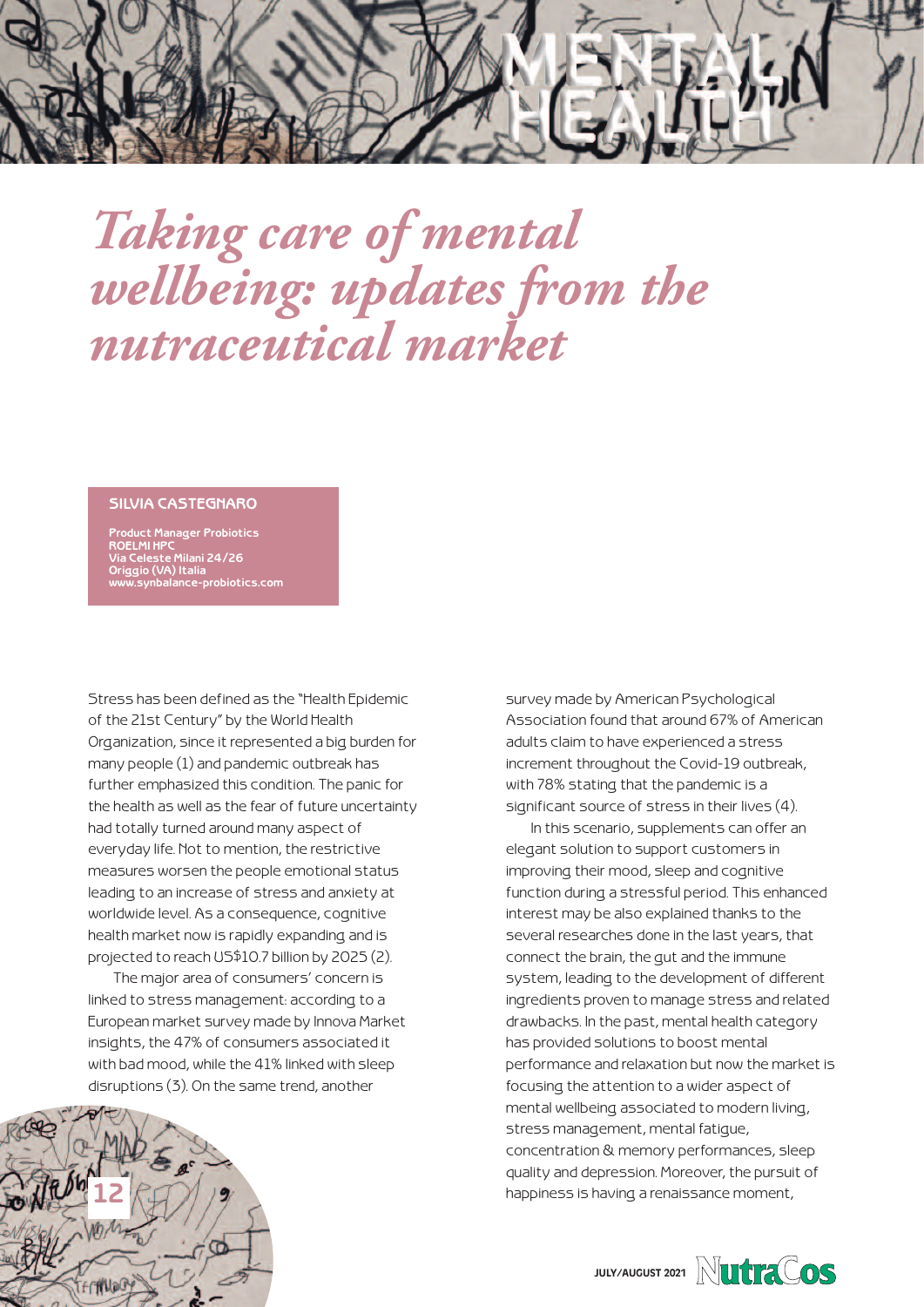especially in these two years of great challenges, and consumers are seeking for the silver linings to make them able to deal with life's difficulties.

It is well known that minerals or other herbal extract are proven to support sleep and mental well-



investigating more on this topic, collecting additional evidence and then gain consumers trust and increase the demand. In line with this research, the worldwide consumer's online engagement for probiotic supplements in managing mood and stress is very low, involving only few countries (US, Italy and Germany) with a small number of specific products (5).

There are several ways by which probiotics are able to modulate the brain through oral intake: thanks to the gut-brain axis the gut microbiota

being: from magnesium to saffron extract for anxiety, or Ashwagandha for a better sleep, the market is filling up with a diversified selection according to the claim needed to advertise the products. However, another ingredient who is taking an important slice of the cake are probiotics. In the last decade, probiotics have been subjected to a very high number of studies due to their versatility in supporting host metabolism in everyday life. Starting with the easiest connection with the gut, through their recognized abilities in supporting women's health, then linking the gut microbiota dysbiosis with a series of chronic diseases, reaching sometimes very special applications as mental wellbeing. According to the analysis, performed by Lumina intelligence, on the "Microbiome online search trends" the growth of consumers' online interest of gut-brain category has increased by over 50% in the 2020-2021 with respect to 2019-2020. The top three key words on this topic (based on consumer Google research) linked probiotics to *depression, anxiety and the best probiotic to support mental wellbeing. One of the most interesting sentence was: "Probiotics cure my anxiety"*. From this data is clear that the endconsumer is more interested and aware about the connection between the gut and the brain as well as the support of probiotics on mental wellness. This could be the starting point in

influences the immune response as well as the endocrine one keeping body's homeostasis. However, not all microorganisms may have the same effect on the host due to the heterogeneity of bacteria species as well as strain specificity in terms of functional performance. Thus, the correct use of probiotics as therapeutic or preventive agents necessarily goes through the precise knowledge of their activity. This is ROELMI HPC philosophy: screen its library of property probiotic strains, through different in-vitro assays, in order to select the best performing ones for a specific field of interest and then test them in clinical trials. Through this approach, ROELMI HPC has developed science based probiotic concepts to be in line with latest market requests. The two strains *Lactobacillus reuteri* PBS072 and *Bifidumbacterium breve* BB077 have been selected through *in-vitro* screening based on the improvement of serotonin and GABA synthesis and the enhancement of Lysine-Specific Demethylase1 (LSD1). According to *in-vitro* results, a proof-of-concept trial was carried out on 30 stressed students to evaluate *L. reuteri*

**13**